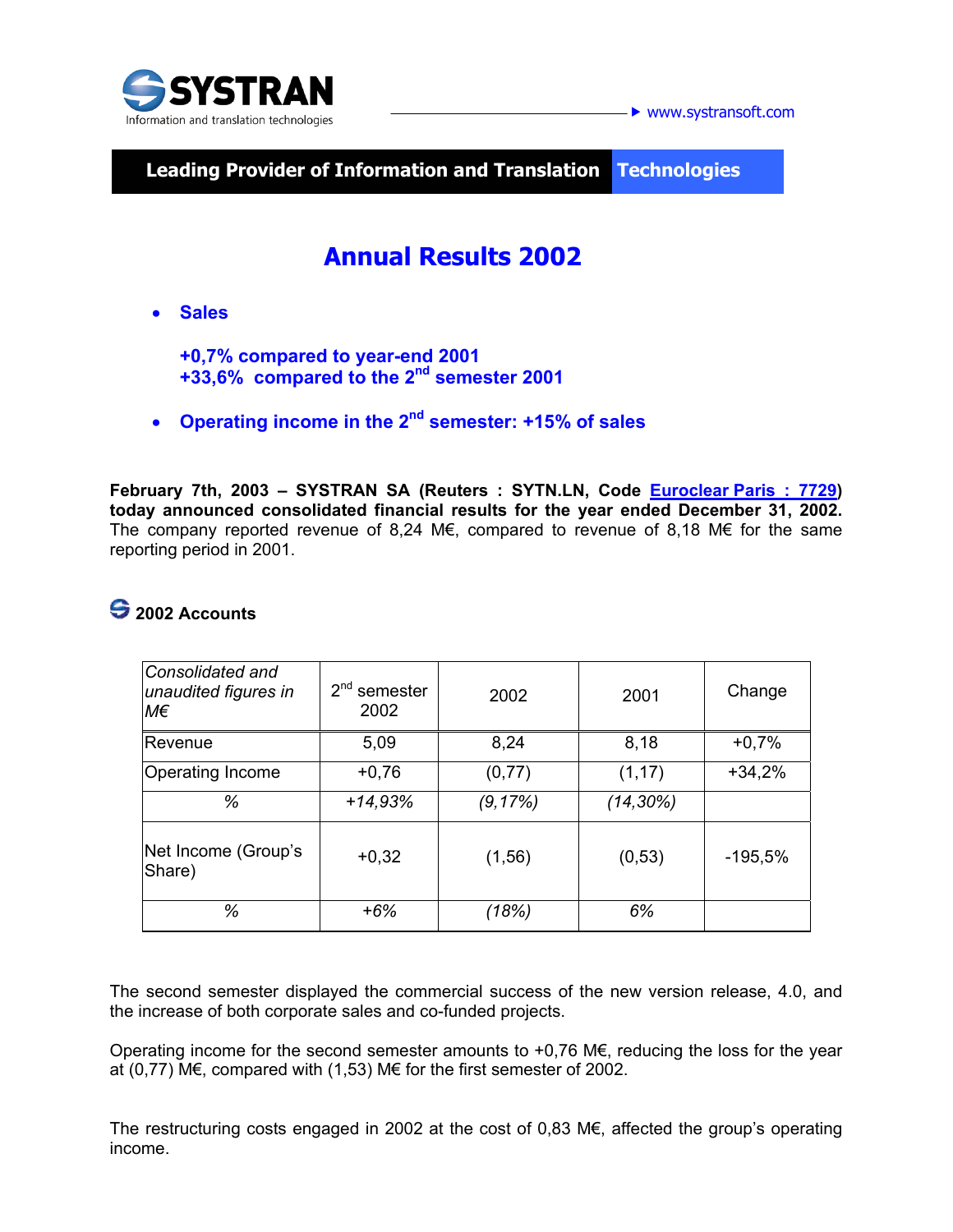### **S** The activity in 2002

| In Millions of Euros (M $\epsilon$ )             | 2nd<br>semester<br>2002 | as $%$<br>οf<br>total | 2002 | as $%$<br>οf<br>total | 2001 | as $%$<br>οf<br>total | Change<br>2002/2001 |
|--------------------------------------------------|-------------------------|-----------------------|------|-----------------------|------|-----------------------|---------------------|
| Corporate Solutions &<br><b>Portal Solutions</b> | 1,6                     | 31,6%                 | 3,0  | 36,6%                 | 2,9  | 35,4%                 | 3,4%                |
| Software Publishing                              | 1,7                     | 34,5%                 | 2,8  | 34,1%                 | 2,5  | 30,5%                 | 12,0%               |
| Development Contracts                            | 0,8                     | 14,8%                 | 0.9  | 11.0%                 | 0,8  | 9,8%                  | 12,5%               |
| Services to Administrations                      | 1,0                     | 19,1%                 | 1,5  | 18,3%                 | 2    | 24,4                  | $-25,0%$            |
| <b>Consolidated Revenue</b>                      | 5,1                     | 100                   | 8,24 | 100                   | 8,18 | 100                   | $+0,7%$             |

#### **The increase in Corporate Sales compensates the downturn in the Internet Portals business segment.**

Good renewal rates of corporate licenses constitute recurrent revenue, which demonstrates the overall client adoption of SYSTRAN solutions and products.

#### **The release of SYSTRAN Version 4.0 positively impacts the sales of the Software Publishing segment.**

The release of version 4.0 for the entire range of SYSTRAN products increased the sales during second semester.

#### **New Development Contracts**

Sales of development contracts grew as a result of 7 new contracts.

#### **Group restructuring and new organization employed**

After the closing of the subsidiary Aurora, during the second semester 2002, SYSTRAN continued its restructuring plan by reducing the number of personnel. The restructuring costs have been applied in total in the 2002 accounts.

SYSTRAN's reorganization focused on two business units driven by the market evolution, strongly affected by the decline in Portal Sales and the increase in Corporate Sales.

- Software Publishing
- Professional Services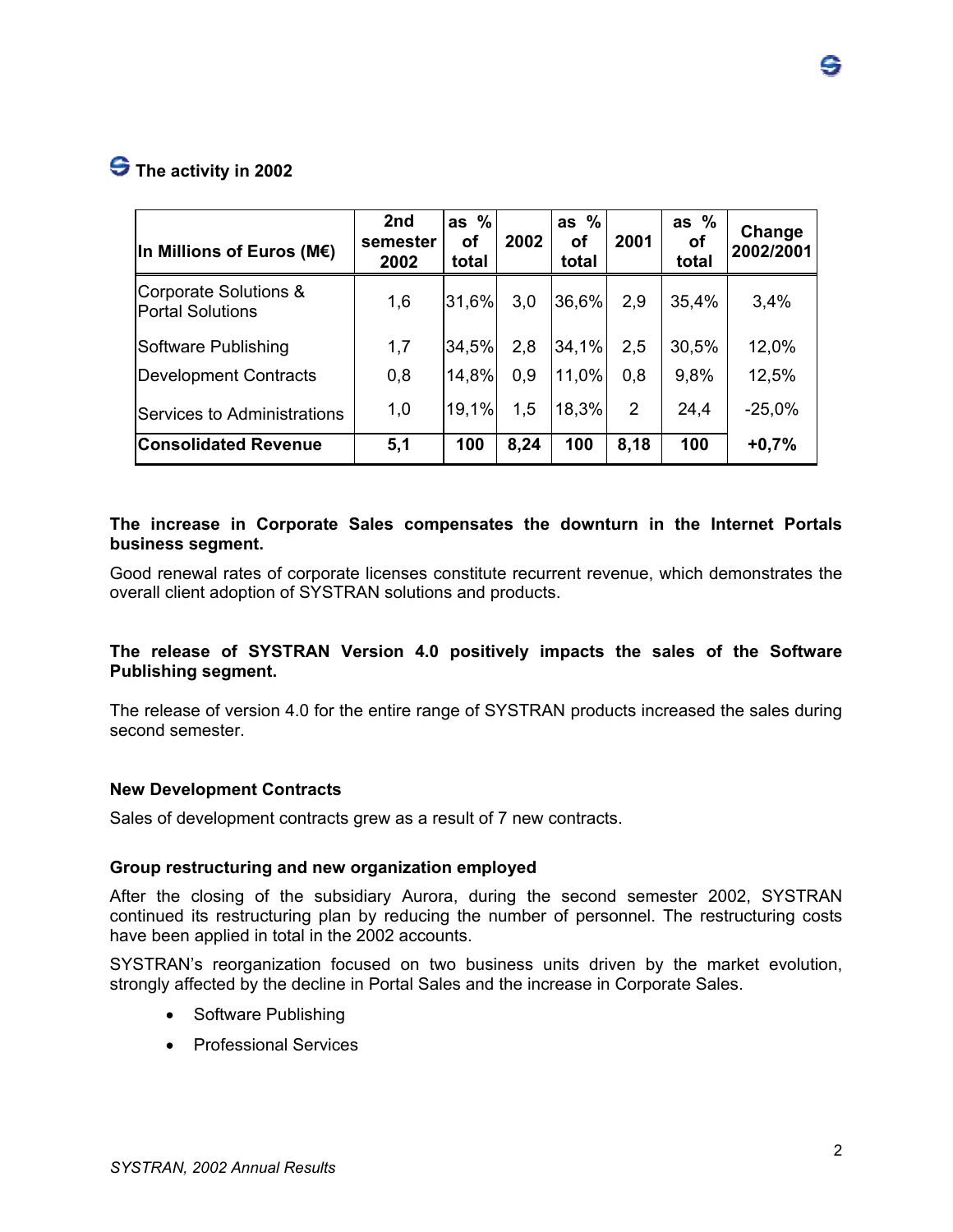

#### **New representation of sales**

SYSTRAN shall distinguish four new client profiles for sales in the above noted segments:

- **Home & Small Business** (HSB) for software sales through resellers, online sales and direct sales.
- **Corporate** for corporate accounts.
- **Administrations** for the European and US administrations.
- **Co-funded** for Co-funded projects.

| In Millions of Euros (M $\epsilon$ ) | 2002<br>(Unaudited) | %    |
|--------------------------------------|---------------------|------|
| <b>Software Publishing</b>           | 4,1                 | 50 % |
| <b>HSB</b>                           | 2,7                 | 33%  |
| Corporate                            | 1,3                 | 17%  |
| <b>Professional Services</b>         | 4,1                 | 50%  |
| Corporate                            | 1,2                 | 15%  |
| Administrations                      | 1,5                 | 18%  |
| Co-Funded                            | 0,9                 | 11%  |
| Professional Services - Aurora       | 0,5                 | 6%   |
| <b>Total</b>                         | 8,2                 | 100% |

### **2003 Outlook**

The evolution of the Corporate market combined with the restructuring plan imposed during 2002, provide an encouraging outlook for 2003 and subsequent years.

The ever-growing adoption of translation software by Fortune 500 corporations managing multilingual content will increase the sales of the Corporate business segment.

This segment include the group's backlog of 3.2 M€, of which 1.9 M€ is derived from new customers.

An proactive policy for publishing new products and developing new language pairs should allow for growth in the Software Publishing segment.

The new procedures with US distributors and the newly signed partnership with Voilà and Wanadoo have already translated into an increase of sales of this activity.

Development contracts are projected to generate a turnover of 2,2  $M \epsilon$  en 2003.

In 2003, the Company expects to benefit from the recovery of business and the cost reductions resulting from the restructuring plan enforced in 2002.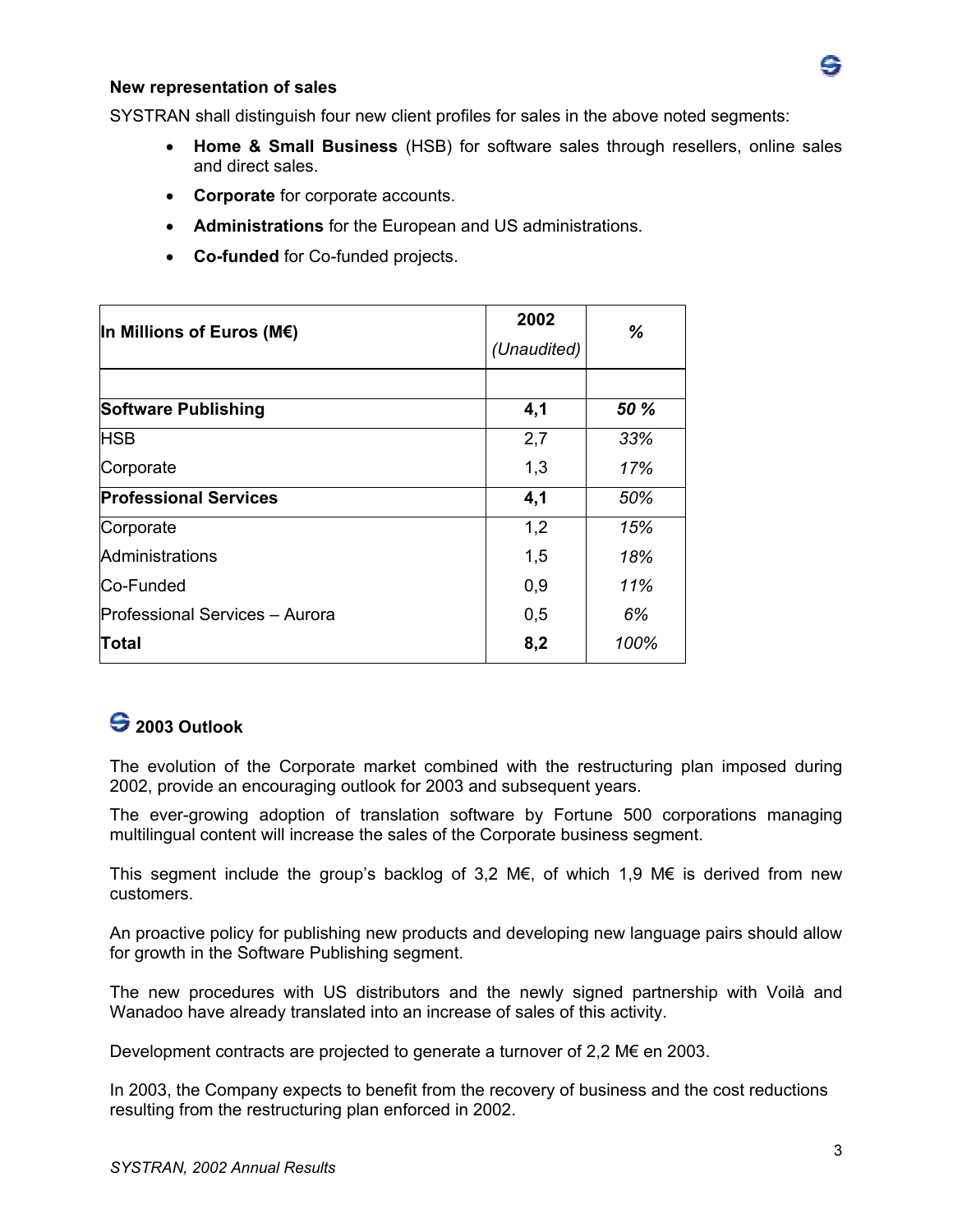

#### *ABOUT SYSTRAN*

SYSTRAN is the leading provider of the world's most scalable and modular translation architecture. SYSTRAN's expertise spans over 30 years of building customized translation solutions for large corporations, portals, ISPs, governments and public administrations through open and robust architectures

Its core technology powers revolutionary translation solutions for the Internet, PCs and network infrastructures that facilitate communication in 36 language pairs and in 20 specialized domains. SYSTRAN's technology is developed under Linux and runs on all Unix platforms, MacOS X and MS Windows.

SYSTRAN is headquartered in France and has subsidiaries in California and in Luxembourg.

SYSTRAN (Euroclear Paris code : 7729) is listed on Euronext Paris, *Nouveau Marché* and is a member of Euronext's Next Economy segment. AUREL-LEVEN is the French investment company appointed to trade SYSTRAN's stock on the Market.

#### *CONTACTS*

Dimitris Sabatakakis, President & Chief Executive Officer Telephone: +33 (0) 1 39 34 97 75 Fax: +33 (0) 1 39 89 49 34 Email : sabatakakis@systran.fr

Revenue for the first quarter 2003 will be announced on April 23rd, 2003.

You can download this Press Release at http://www.systransoft.com/Investors/Press.html